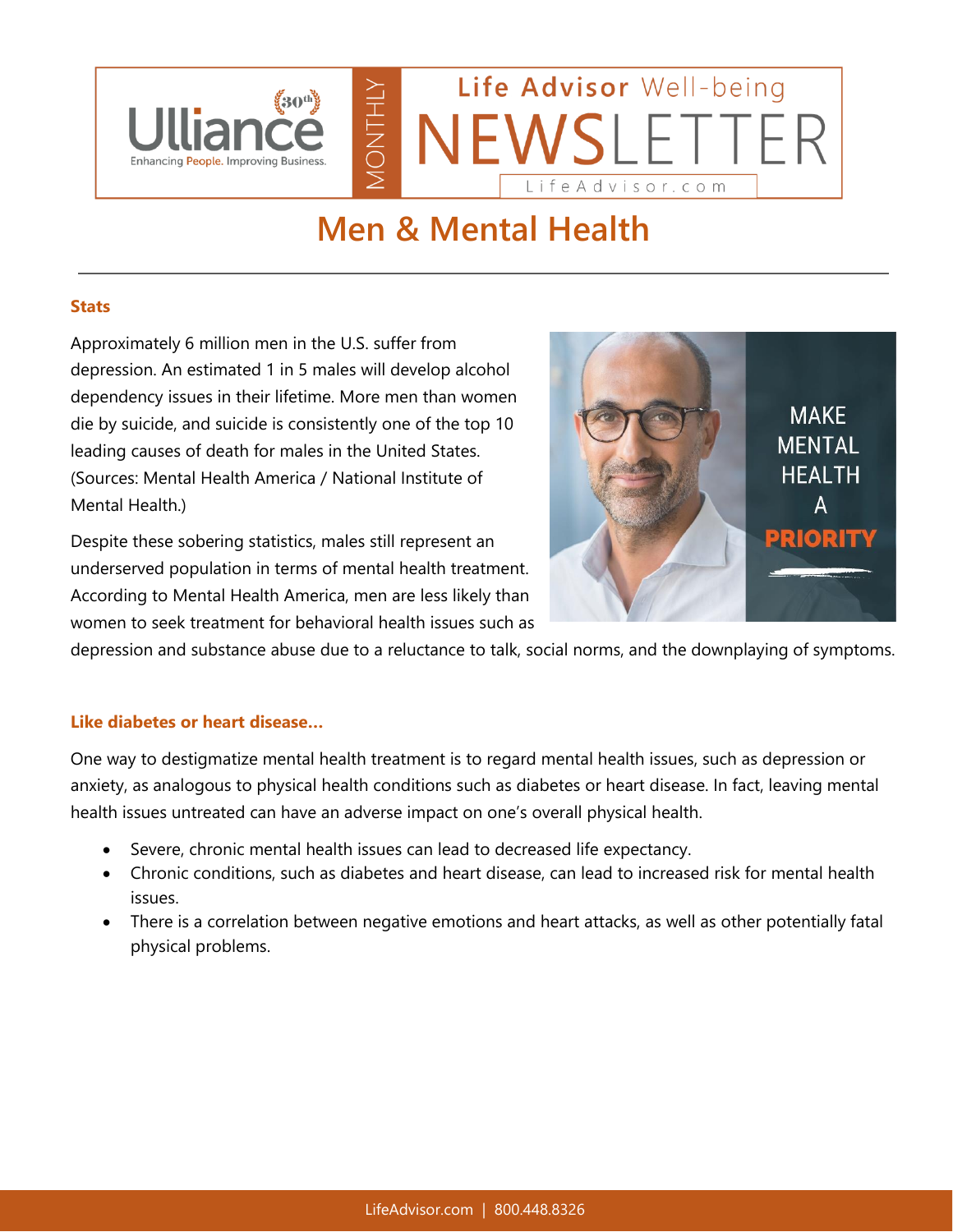

### **Why it's tough to talk**

We are all products of our environment and upbringing, and for a long time and even to this day, the cultural messaging that men receive is "be tough." "Rely on yourself because there's no one else you can rely on." "Don't air your laundry in public." "Never ask for help." "Pull yourself up by your bootstraps."

The truth is everyone experiences difficulties in life from time to time. We all have setbacks, disappointments, fears, and insecurities. The problem with not acknowledging or refusing to talk about these issues is that, when you repress something, it almost invariably comes out in other, possibly harmful ways: isolation, selfharm, angry and/or violent outbursts, alcohol or substance use ("self-medicating").

Giving voice to our struggles and finding productive ways to cope with them always lead to better outcomes – maybe not instantly, but eventually, as more is revealed. To do this, one has to ask for help.

Imagine pulling yourself up by your bootstraps. Think of all the effort you'd have to put in to achieve this. But guess what? You *can't*. Pulling yourself up by your bootstraps is physically impossible – in fact, the original meaning of this phrase referred to impossible tasks. But it only takes a moment to accept someone else's hand and to begin the process of lifting yourself up, improving not only your life, but the lives of others around you as well.

#### **10 ways to get back in the zone**

- 1. Take a walk.
- 2. Call a friend.
- 3. Volunteer.
- 4. Work out.
- 5. Make a playlist.
- 6. Cook a healthy meal.
- 7. Watch a movie that inspires you.
- 8. Read a book that motivates you.
- 9. Take care of a project you've been putting off.
- 10. Do something nice for yourself.